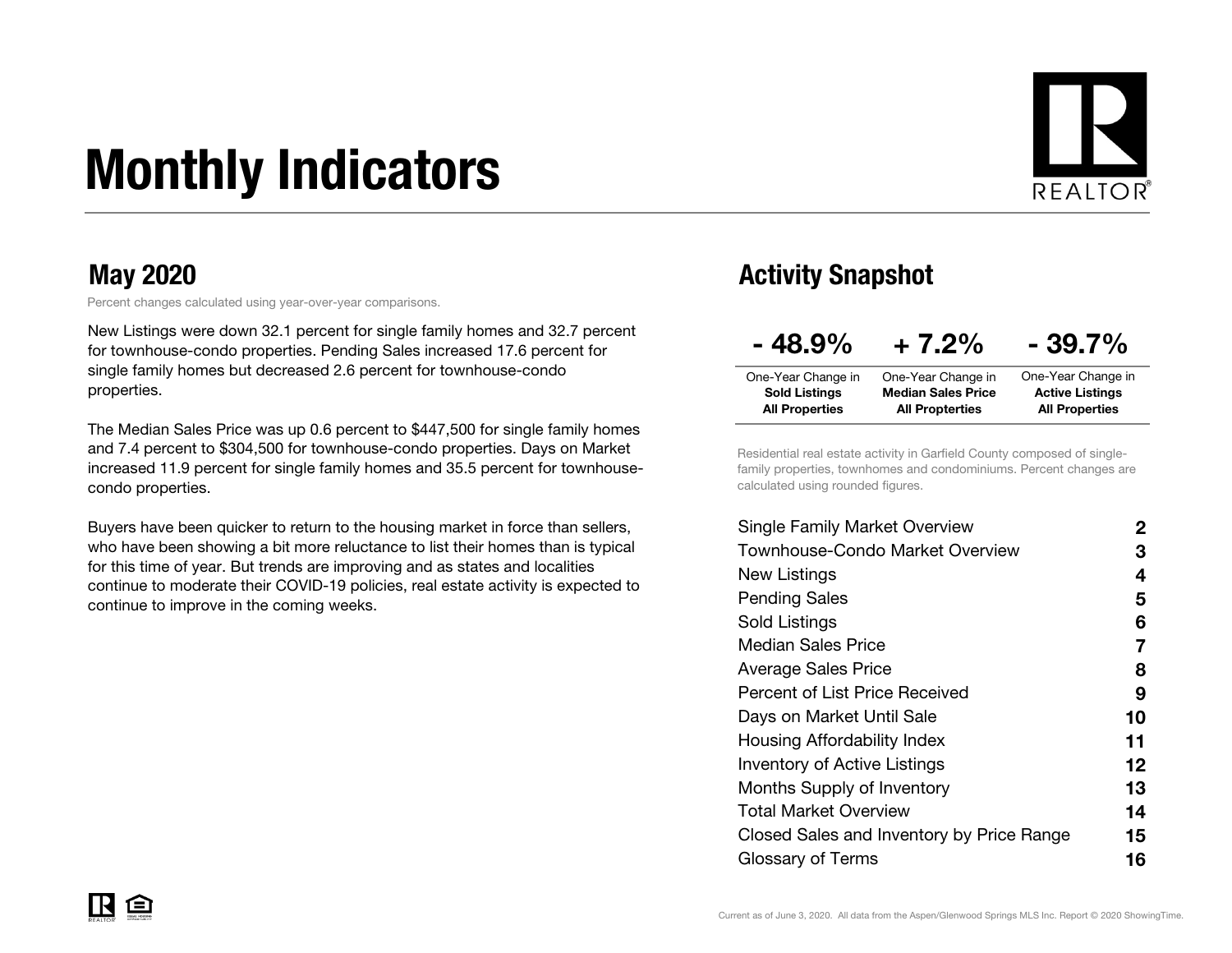### Single Family Market Overview

Key metrics by report month and for year-to-date (YTD) starting from the first of the year.



| <b>Key Metrics</b>                 | <b>Historical Sparkbars</b>                                    | 5-2019    | 5-2020    | Percent Change | <b>YTD 2019</b> | <b>YTD 2020</b> | Percent Change |
|------------------------------------|----------------------------------------------------------------|-----------|-----------|----------------|-----------------|-----------------|----------------|
| <b>New Listings</b>                | 2-2019<br>10-2019<br>2-2020<br>6-2018<br>10-2018<br>6-2019     | 137       | 93        | $-32.1%$       | 473             | 380             | $-19.7%$       |
| <b>Pending Sales</b>               | 2-2019<br>2-2020<br>10-2018<br>10-2019<br>6-2018               | 85        | 100       | $+17.6%$       | 351             | 321             | $-8.5%$        |
| <b>Sold Listings</b>               | 2-2019<br>6-2018<br>10-2018<br>6-2019<br>10-2019<br>2-2020     | 93        | 48        | $-48.4%$       | 290             | 259             | $-10.7%$       |
| <b>Median Sales Price</b>          | 6-2018<br>10-2018<br>2-2019<br>6-2019<br>10-2019<br>$2 - 2020$ | \$445,000 | \$447,500 | $+0.6%$        | \$418,750       | \$450,000       | $+7.5%$        |
| <b>Avg. Sales Price</b>            | 2-2019<br>6-2019<br>6-2018<br>10-2018<br>10-2019<br>$2 - 2020$ | \$555,923 | \$562,998 | $+1.3%$        | \$515,965       | \$564,866       | $+9.5%$        |
| <b>Pct. of List Price Received</b> | $6 - 2018$<br>2-2019<br>6-2019<br>10-2018<br>10-2019<br>2-2020 | 98.2%     | 97.4%     | $-0.8%$        | 97.8%           | 97.5%           | $-0.3%$        |
| <b>Days on Market</b>              | 10-2018<br>6-2018<br>2-2019<br>6-2019<br>10-2019<br>$2 - 2020$ | 84        | 94        | $+11.9%$       | 88              | 90              | $+2.3%$        |
| <b>Affordability Index</b>         | 10-2018<br>2-2019<br>6-2019<br>10-2019<br>$2 - 2020$<br>6-2018 | 79        | 85        | $+7.6%$        | 84              | 85              | $+1.2%$        |
| <b>Active Listings</b>             | 2-2020<br>6-2018<br>2-2019<br>10-2019<br>10-2018<br>6-2019     | 365       | 203       | $-44.4%$       |                 |                 |                |
| <b>Months Supply</b>               | 2-2020<br>6-2018<br>10-2018<br>2-2019<br>6-2019<br>10-2019     | 5.2       | 3.1       | $-40.4%$       |                 |                 |                |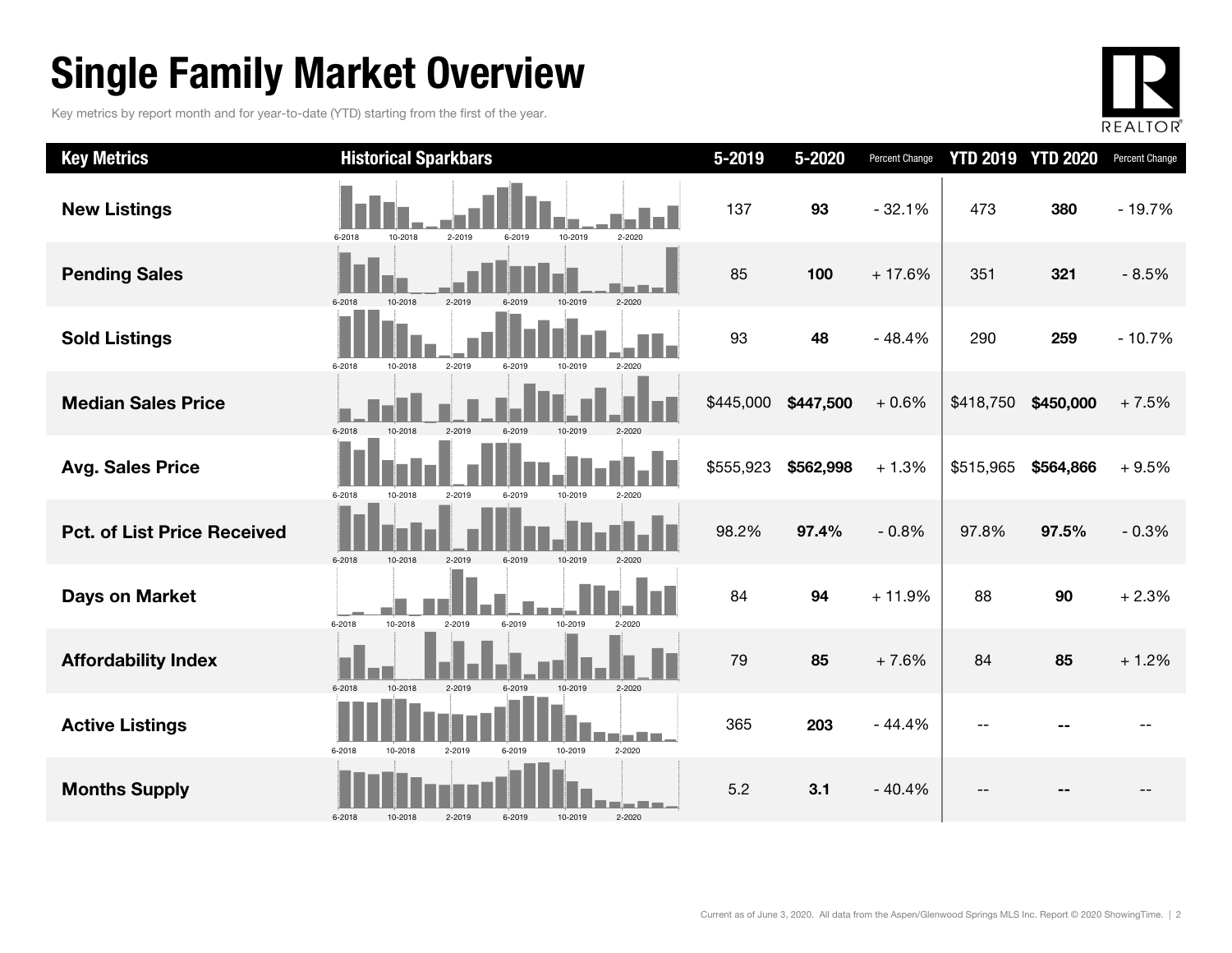### Townhouse-Condo Market Overview

Key metrics by report month and for year-to-date (YTD) starting from the first of the year.



| <b>Key Metrics</b>                 | <b>Historical Sparkbars</b>                                    | 5-2019    | 5-2020    | Percent Change |           | <b>YTD 2019 YTD 2020</b> | Percent Change |
|------------------------------------|----------------------------------------------------------------|-----------|-----------|----------------|-----------|--------------------------|----------------|
| <b>New Listings</b>                | 6-2018<br>10-2018<br>2-2019<br>10-2019<br>2-2020<br>6-2019     | 52        | 35        | $-32.7%$       | 194       | 141                      | $-27.3%$       |
| <b>Pending Sales</b>               | $2 - 2020$<br>6-2018<br>10-2018                                | 38        | 37        | $-2.6%$        | 152       | 109                      | $-28.3%$       |
| <b>Sold Listings</b>               | 6-2018<br>10-2018<br>2-2019<br>$2 - 2020$<br>6-2019<br>10-2019 | 38        | 19        | $-50.0%$       | 127       | 91                       | $-28.3%$       |
| <b>Median Sales Price</b>          | 6-2018<br>10-2018<br>2-2019<br>6-2019<br>10-2019<br>$2 - 2020$ | \$283,500 | \$304,500 | $+7.4%$        | \$299,000 | \$312,250                | $+4.4%$        |
| <b>Avg. Sales Price</b>            | 10-2018<br>6-2018<br>2-2019<br>6-2019<br>10-2019<br>$2 - 2020$ | \$299,268 | \$371,728 | $+24.2%$       | \$321,272 | \$350,862                | $+9.2%$        |
| <b>Pct. of List Price Received</b> | $6 - 2018$<br>10-2018<br>2-2019<br>6-2019<br>10-2019<br>2-2020 | 98.9%     | 98.3%     | $-0.6%$        | 98.4%     | 98.5%                    | $+0.1%$        |
| <b>Days on Market</b>              | 6-2018<br>6-2019<br>10-2019<br>10-2018<br>2-2019<br>2-2020     | 62        | 84        | $+35.5%$       | 79        | 76                       | $-3.8%$        |
| <b>Affordability Index</b>         | 6-2018<br>2-2019<br>6-2019<br>10-2019<br>2-2020<br>10-2018     | 124       | 126       | $+1.6%$        | 117       | 122                      | $+4.3%$        |
| <b>Active Listings</b>             | 2-2019<br>10-2019<br>2-2020<br>6-2018<br>10-2018<br>6-2019     | 103       | 79        | $-23.3%$       |           |                          |                |
| <b>Months Supply</b>               | 2-2020<br>$6 - 2018$<br>10-2018<br>2-2019<br>6-2019<br>10-2019 | 3.9       | 3.0       | $-23.1%$       |           |                          |                |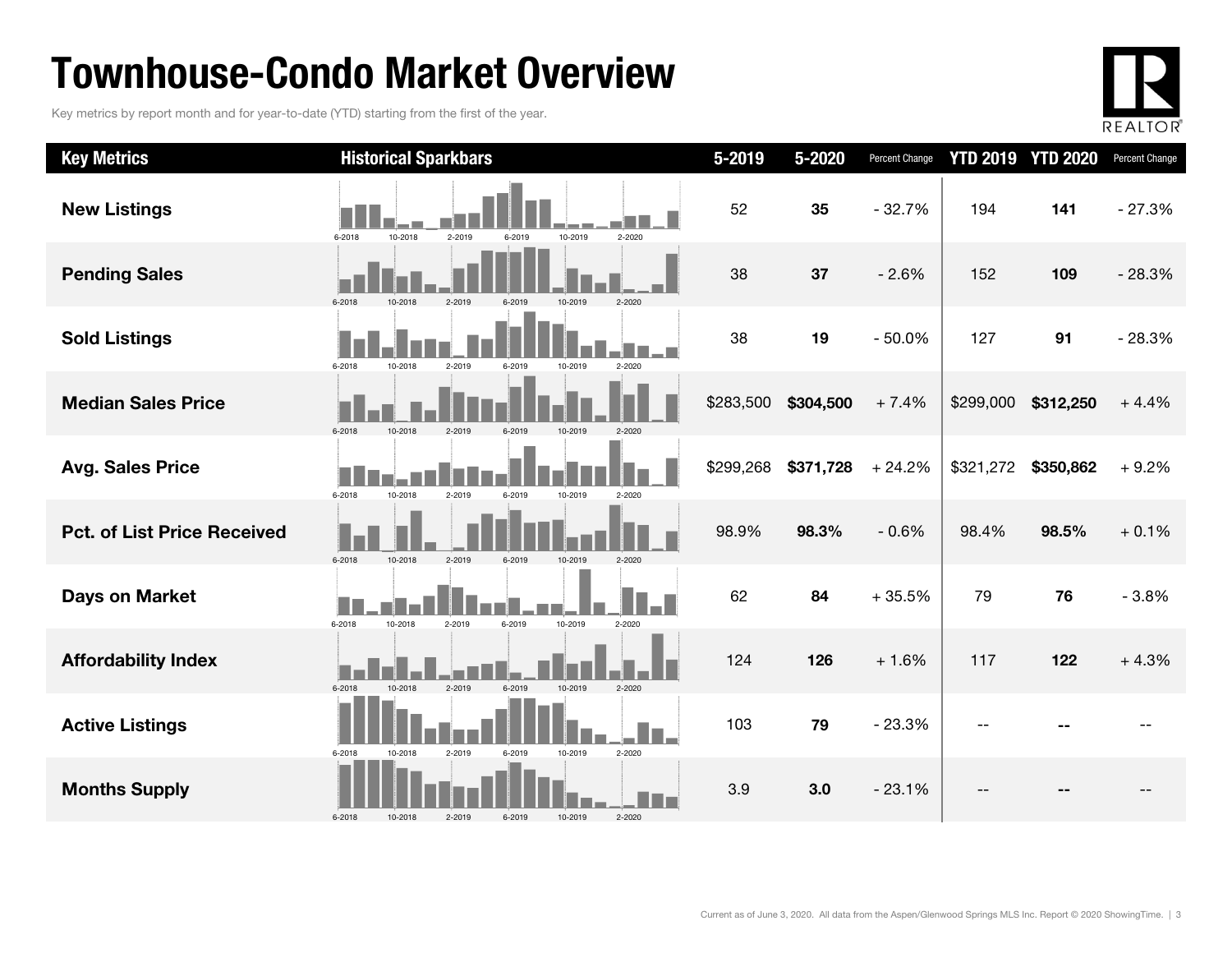### New Listings







| <b>New Listings</b> | Single<br>Family | <b>Percent Change</b><br>from Previous<br>Year | Townhouse-<br>Condo | <b>Percent Change</b><br>from Previous<br>Year |
|---------------------|------------------|------------------------------------------------|---------------------|------------------------------------------------|
| Jun-2019            | 148              | +5.0%                                          | 62                  | $+63.2%$                                       |
| Jul-2019            | 116              | $+18.4%$                                       | 45                  | $+9.8%$                                        |
| Aug-2019            | 104              | $-11.1%$                                       | 46                  | $+12.2%$                                       |
| Sep-2019            | 66               | -35.3%                                         | 23                  | $-17.9%$                                       |
| Oct-2019            | 61               | $-32.2\%$                                      | 22                  | $0.0\%$                                        |
| Nov-2019            | 43               | $-18.9%$                                       | 23                  | $-8.0\%$                                       |
| Dec-2019            | 48               | +11.6%                                         | 20                  | $+25.0%$                                       |
| Jan-2020            | 73               | $+23.7%$                                       | 25                  | $-10.7%$                                       |
| Feb-2020            | 60               | $-15.5\%$                                      | 30                  | $-6.3%$                                        |
| Mar-2020            | 88               | $+1.1%$                                        | 31                  | $-6.1%$                                        |
| Apr-2020            | 66               | $-44.5%$                                       | 20                  | $-59.2%$                                       |
| May-2020            | 93               | $-32.1%$                                       | 35                  | $-32.7%$                                       |

#### Historical New Listings by Month

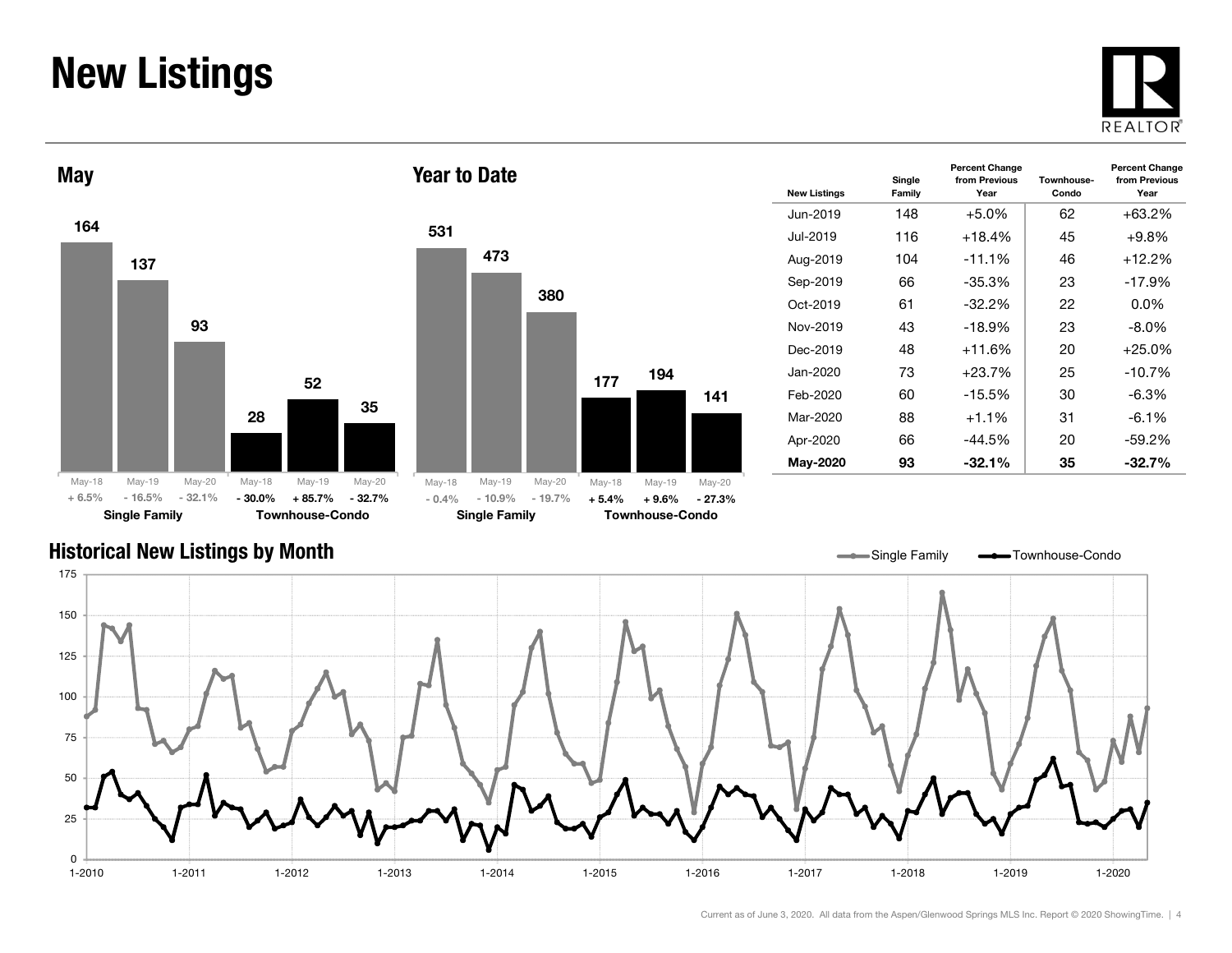#### Pending Sales







Year to Date

| <b>Pending Sales</b> | Single<br>Family | <b>Percent Change</b><br>from Previous<br>Year | Townhouse-<br>Condo | <b>Percent Change</b><br>from Previous<br>Year |
|----------------------|------------------|------------------------------------------------|---------------------|------------------------------------------------|
| Jun-2019.            | 78               | $-17.0\%$                                      | 38                  | $+81.0%$                                       |
| Jul-2019.            | 78               | $-2.5%$                                        | 41                  | $+70.8%$                                       |
| Aug-2019             | 82               | $-6.8\%$                                       | 40                  | $+25.0\%$                                      |
| Sep-2019             | 69               | $+3.0\%$                                       | 16                  | $-42.9%$                                       |
| $Oct-2019$           | 76               | $+18.8%$                                       | 28                  | $+21.7%$                                       |
| Nov-2019             | 49               | $+25.6%$                                       | 24                  | -7.7%                                          |
| Dec-2019             | 49               | $+16.7%$                                       | 19                  | $+5.6\%$                                       |
| Jan-2020             | 58               | $+9.4%$                                        | 25                  | $+56.3%$                                       |
| Feb-2020             | 54               | -8.5%                                          | 15                  | -46.4%                                         |
| Mar-2020             | 56               | $-22.2%$                                       | 14                  | -54.8%                                         |
| Apr-2020             | 53               | $-35.4%$                                       | 18                  | -53.8%                                         |
| May-2020             | 100              | +17.6%                                         | 37                  | $-2.6\%$                                       |

Single Family **Townhouse-Condo** 

#### Historical Pending Sales by Month

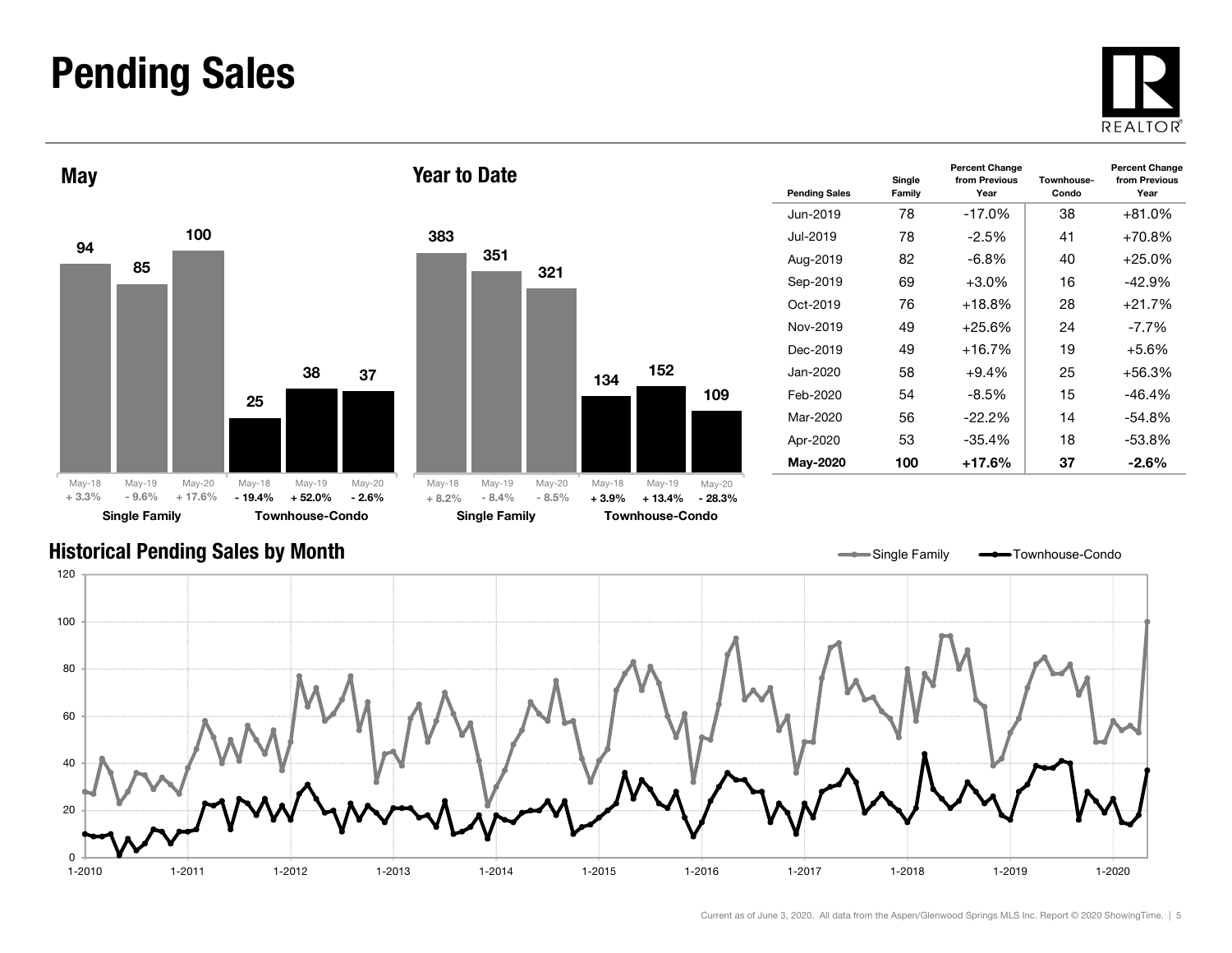### Sold Listings





| <b>Sold Listings</b> | Single<br>Family | <b>Percent Change</b><br>from Previous<br>Year | Townhouse-<br>Condo | <b>Percent Change</b><br>from Previous<br>Year |
|----------------------|------------------|------------------------------------------------|---------------------|------------------------------------------------|
| Jun-2019             | 90               | $+3.4\%$                                       | 34                  | $+9.7%$                                        |
| Jul-2019             | 70               | $-27.8%$                                       | 45                  | $+80.0\%$                                      |
| Aug-2019             | 82               | $-17.2%$                                       | 38                  | $+22.6\%$                                      |
| Sep-2019             | 71               | $-12.3%$                                       | 36                  | +89.5%                                         |
| $Oct-2019$           | 84               | $+9.1\%$                                       | 31                  | $-3.1%$                                        |
| Nov-2019             | 62               | 0.0%                                           | 20                  | $-16.7%$                                       |
| Dec-2019             | 68               | +36.0%                                         | 24                  | -4.0%                                          |
| Jan-2020             | 39               | $+11.4%$                                       | 16                  | $-30.4%$                                       |
| Feb-2020             | 45               | $+18.4%$                                       | 22                  | +69.2%                                         |
| Mar-2020             | 63               | $+8.6\%$                                       | 20                  | -28.6%                                         |
| Apr-2020             | 64               | $-3.0\%$                                       | 14                  | $-44.0%$                                       |
| May-2020             | 48               | $-48.4%$                                       | 19                  | $-50.0\%$                                      |

#### Historical Sold Listings by Month

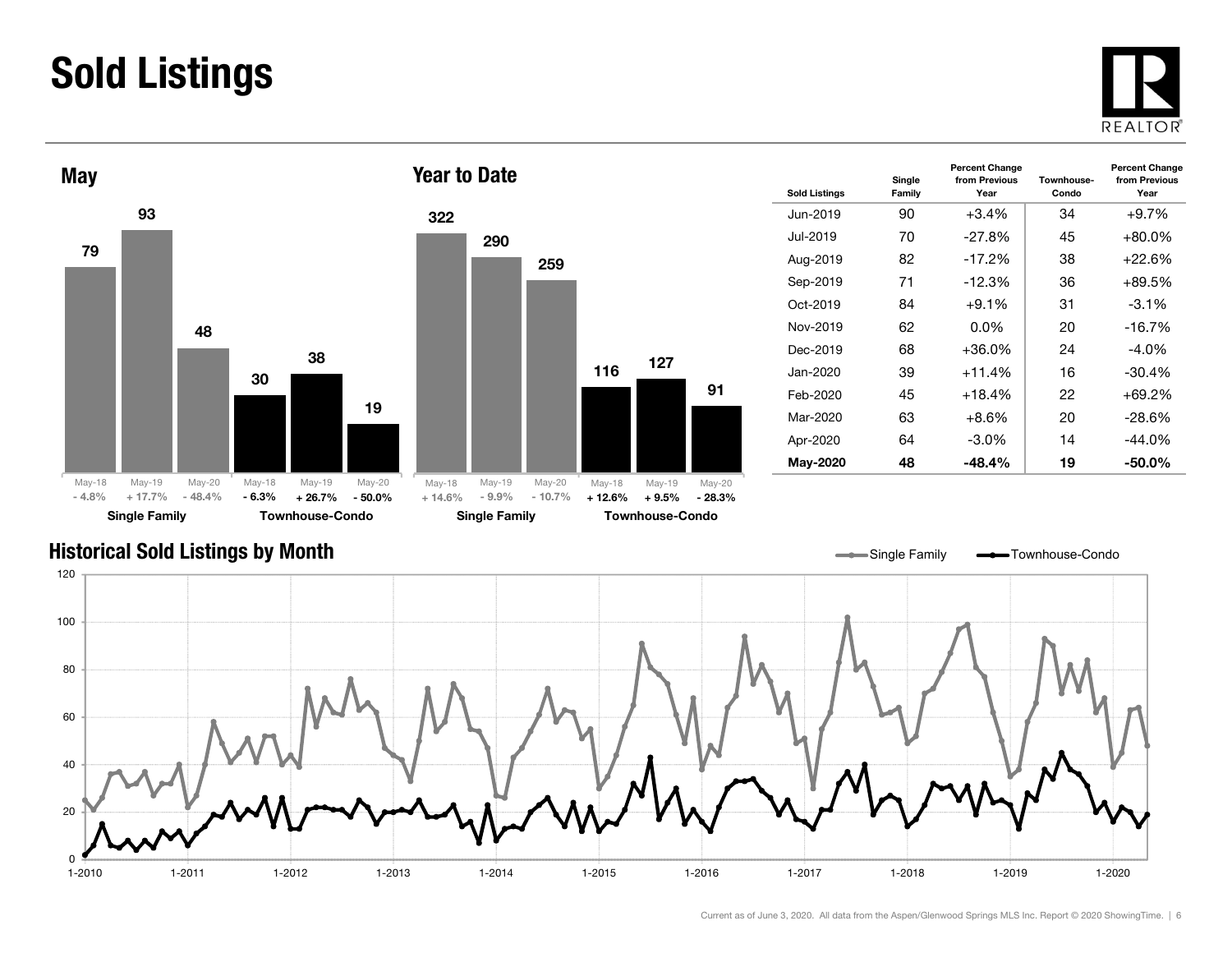#### Median Sales Price





| <b>Median Sales</b><br>Price | Single<br>Family | <b>Percent Change</b><br>from Previous<br>Year | Townhouse-<br>Condo | <b>Percent Change</b><br>from Previous<br>Year |
|------------------------------|------------------|------------------------------------------------|---------------------|------------------------------------------------|
| Jun-2019                     | \$409,500        | $-0.1\%$                                       | \$323,000           | $+12.5%$                                       |
| Jul-2019                     | \$491,100        | $+30.4%$                                       | \$350,000           | $+15.3%$                                       |
| Aug-2019                     | \$466,500        | $+6.1%$                                        | \$302,000           | $+14.0\%$                                      |
| Sep-2019                     | \$455,000        | $+8.3\%$                                       | \$277.500           | -0.9%                                          |
| Oct-2019                     | \$386,500        | $-13.1%$                                       | \$312,000           | $+30.5%$                                       |
| Nov-2019                     | \$441,500        | -4.0%                                          | \$295,700           | $+3.4%$                                        |
| Dec-2019                     | \$477,500        | $+37.6%$                                       | \$252,000           | -4.9%                                          |
| Jan-2020.                    | \$389,900        | -8.3%                                          | \$337,450           | $+4.5%$                                        |
| Feb-2020                     | \$450,000        | $+20.5%$                                       | \$303,500           | $-2.1\%$                                       |
| Mar-2020                     | \$515,000        | $+17.0%$                                       | \$331,000           | $+10.9%$                                       |
| Apr-2020                     | \$434,000        | $+15.0%$                                       | \$241,500           | $-17.6%$                                       |
| May-2020                     | \$447,500        | $+0.6\%$                                       | \$304.500           | $+7.4%$                                        |

Single Family **-** Townhouse-Condo

#### Historical Median Sales Price by Month

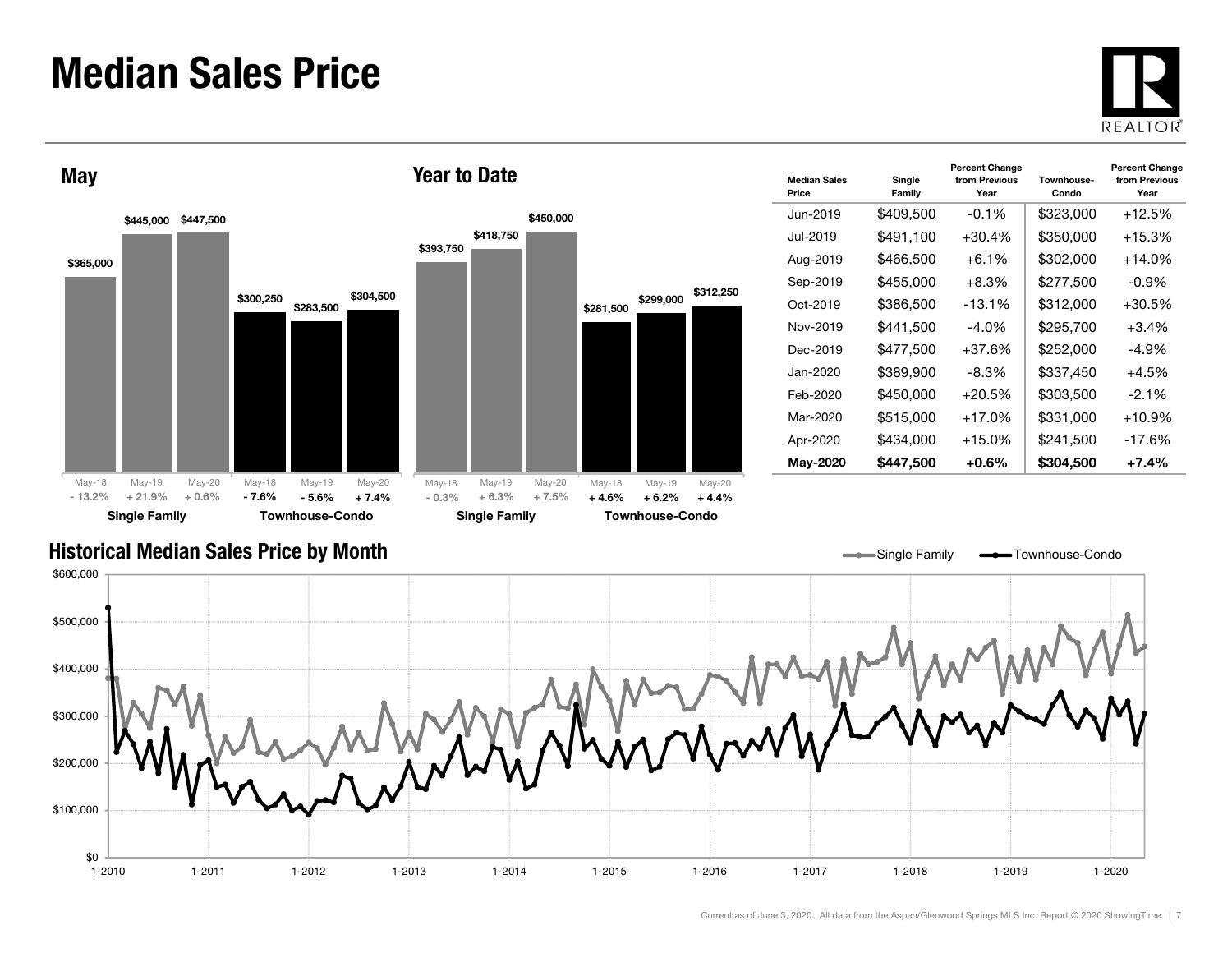#### Average Sales Price





| Avg. Sales Price | Single<br>Family | <b>Percent Change</b><br>from Previous<br>Year | Townhouse-<br>Condo | <b>Percent Change</b><br>from Previous<br>Year |
|------------------|------------------|------------------------------------------------|---------------------|------------------------------------------------|
| Jun-2019         | \$501,982        | $+7.7%$                                        | \$368,553           | $+11.8%$                                       |
| .Jul-2019        | \$540,196        | $+16.1%$                                       | \$425,019           | $+26.2\%$                                      |
| Aug-2019         | \$607.160        | +24.3%                                         | \$336.413           | $+5.9\%$                                       |
| Sep-2019         | \$559.492        | $+18.4%$                                       | \$316.014           | $+6.2%$                                        |
| Oct-2019         | \$494.767        | $-6.8\%$                                       | \$354,552           | $+29.0\%$                                      |
| Nov-2019         | \$656,770        | $+27.5%$                                       | \$336,540           | $+9.2%$                                        |
| Dec-2019         | \$605,346        | $+40.8%$                                       | \$333,850           | $+5.5%$                                        |
| Jan-2020.        | \$489.674        | $-8.7\%$                                       | \$450,942           | $+28.4%$                                       |
| Feb-2020         | \$602,644        | +32.6%                                         | \$349,932           | $+8.4%$                                        |
| Mar-2020         | \$573,270        | +9.8%                                          | \$321,545           | $-3.2\%$                                       |
| Apr-2020         | \$577,254        | +20.6%                                         | \$253,000           | $-19.5%$                                       |
| <b>May-2020</b>  | \$562,998        | $+1.3%$                                        | \$371,728           | +24.2%                                         |

Single Family **- Townhouse-Condo** 

#### Historical Average Sales Price by Month

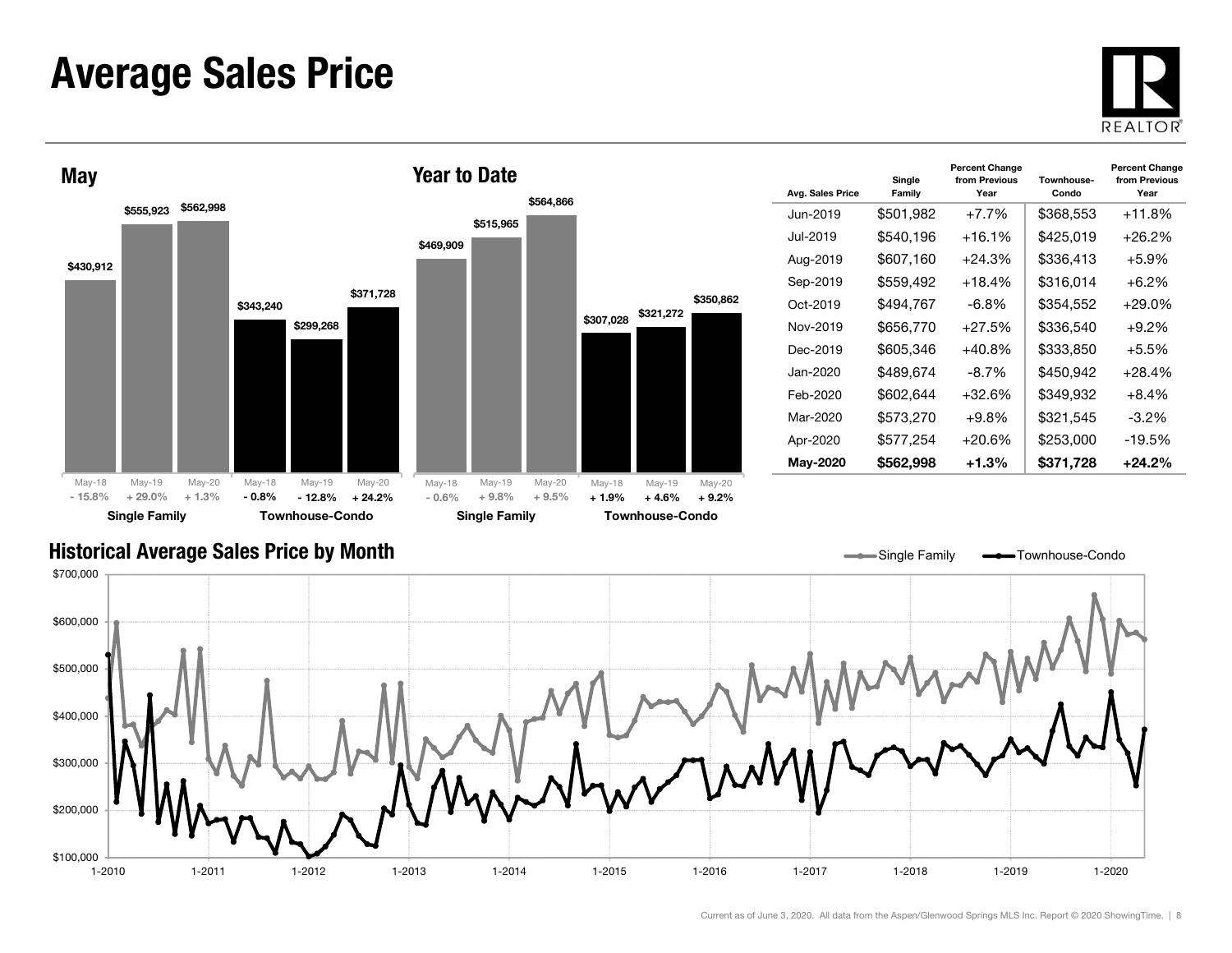#### Percent of List Price Received

80.0%

85.0%





1-2010 1-2011 1-2012 1-2013 1-2014 1-2015 1-2016 1-2017 1-2018 1-2019 1-2020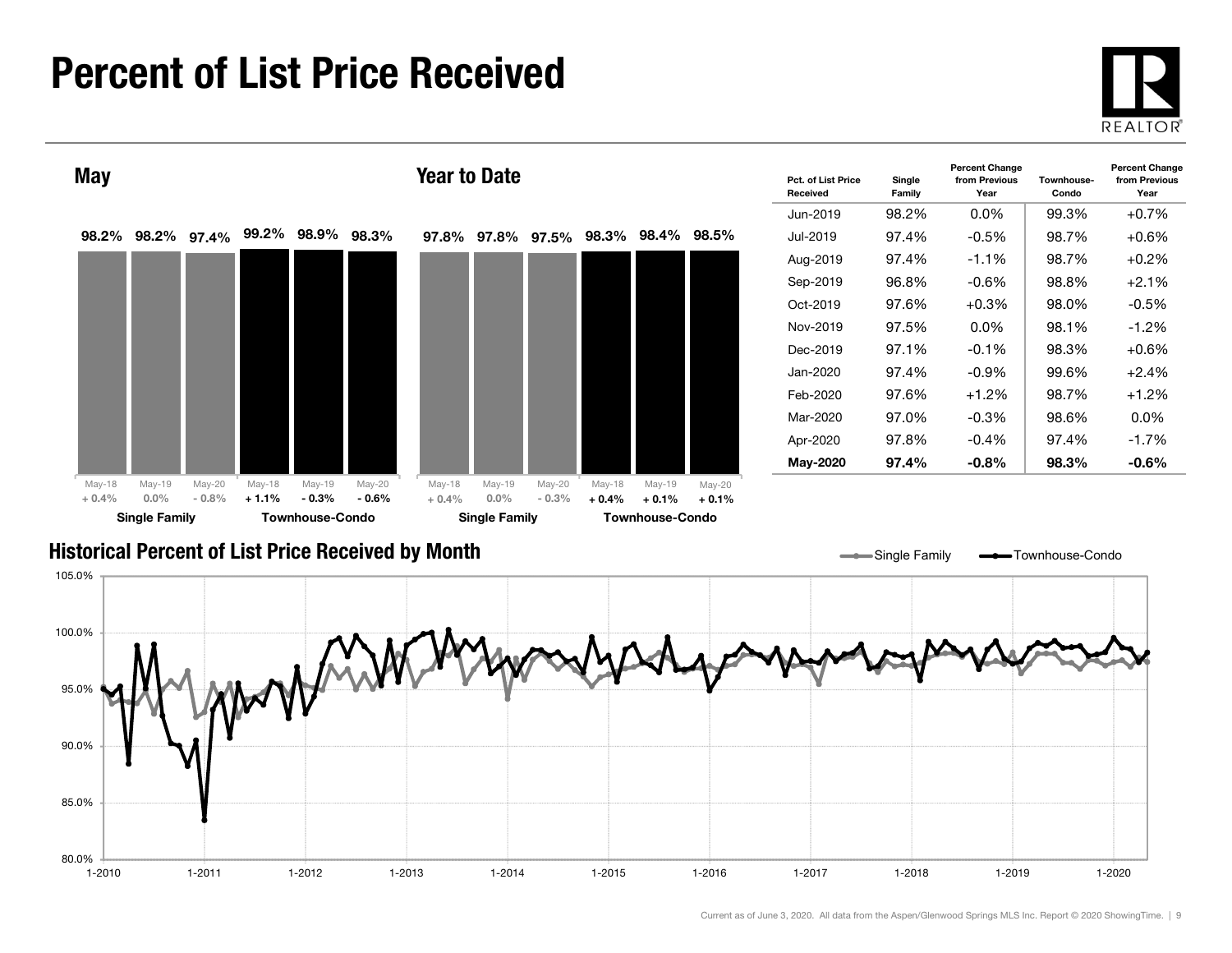### Days on Market Until Sale





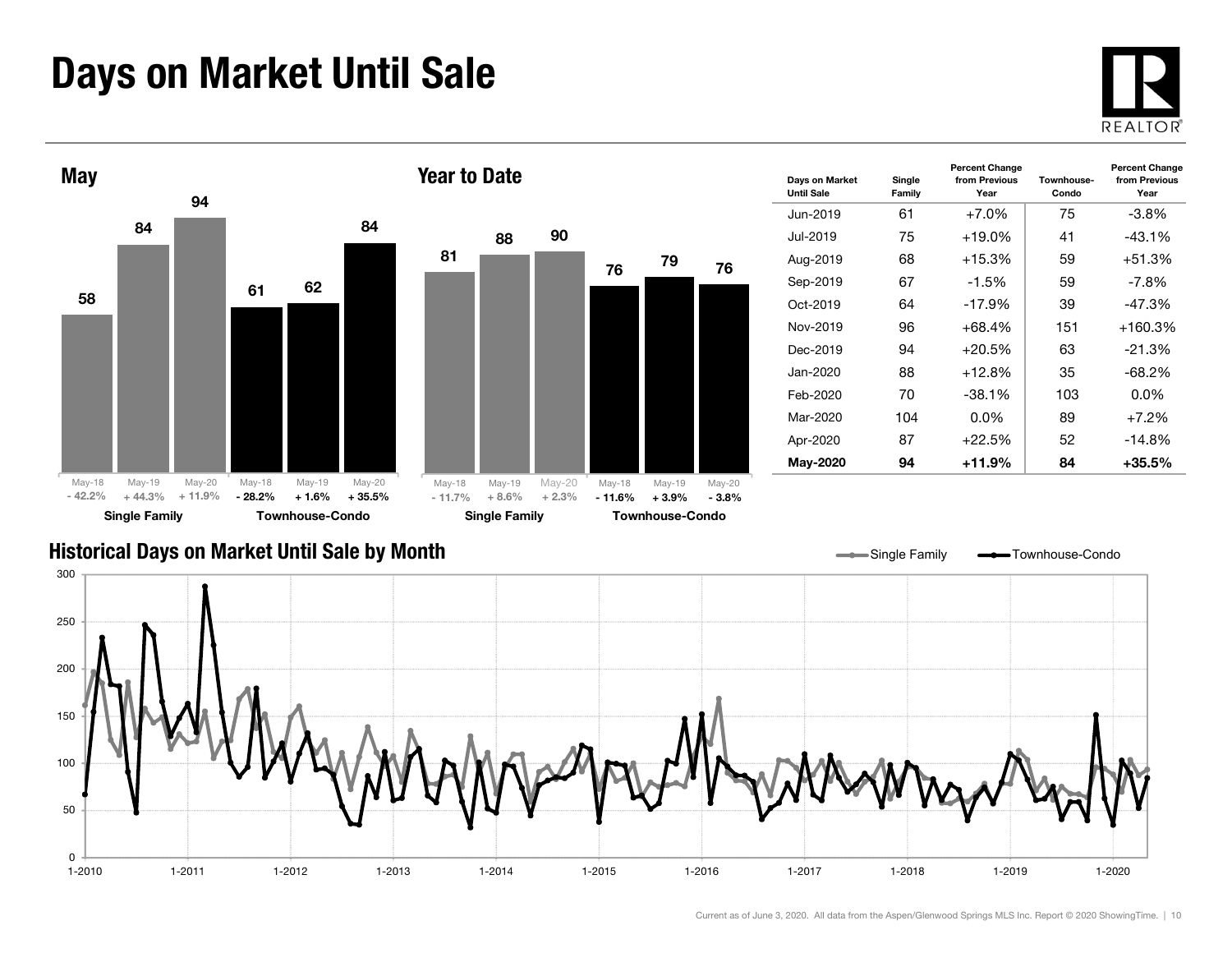## Housing Affordability Index



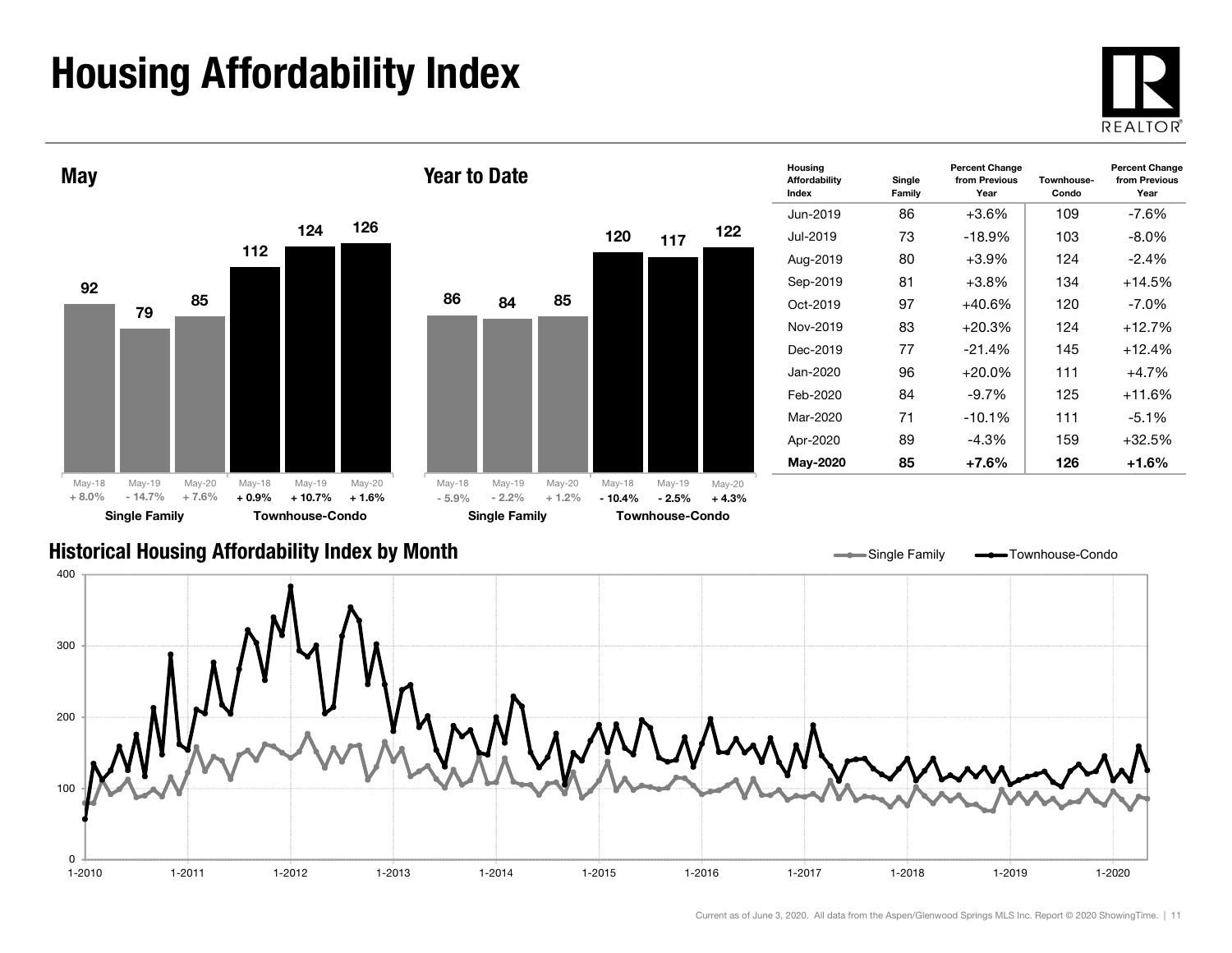### Inventory of Active Listings





#### Historical Inventory of Active Listings by Month



Single Family **-** Townhouse-Condo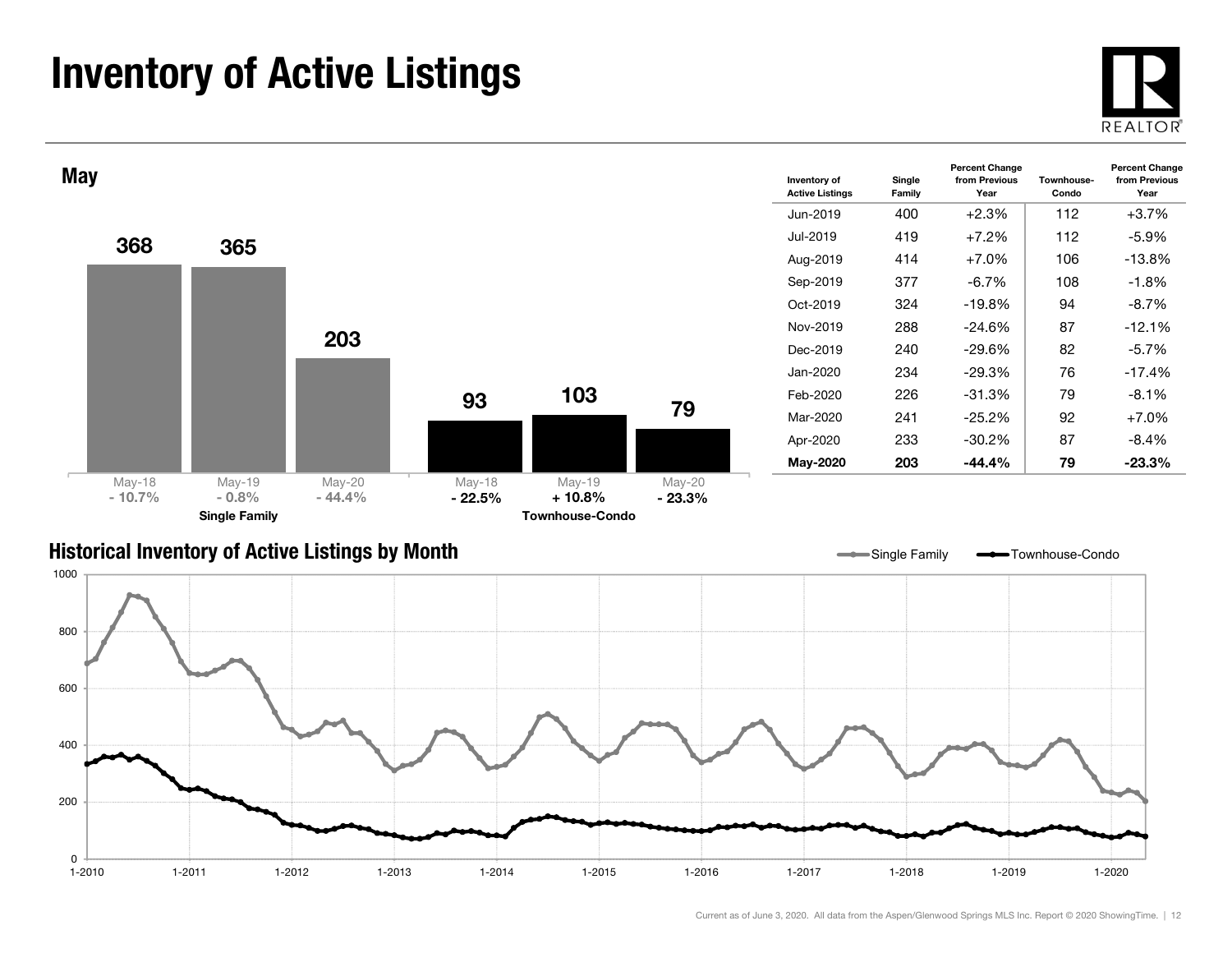### Months Supply of Inventory

 $\Omega$  $1 - 2010$ 



1-2020



1-2010 1-2011 1-2012 1-2013 1-2014 1-2015 1-2016 1-2017 1-2018 1-2019 1-2020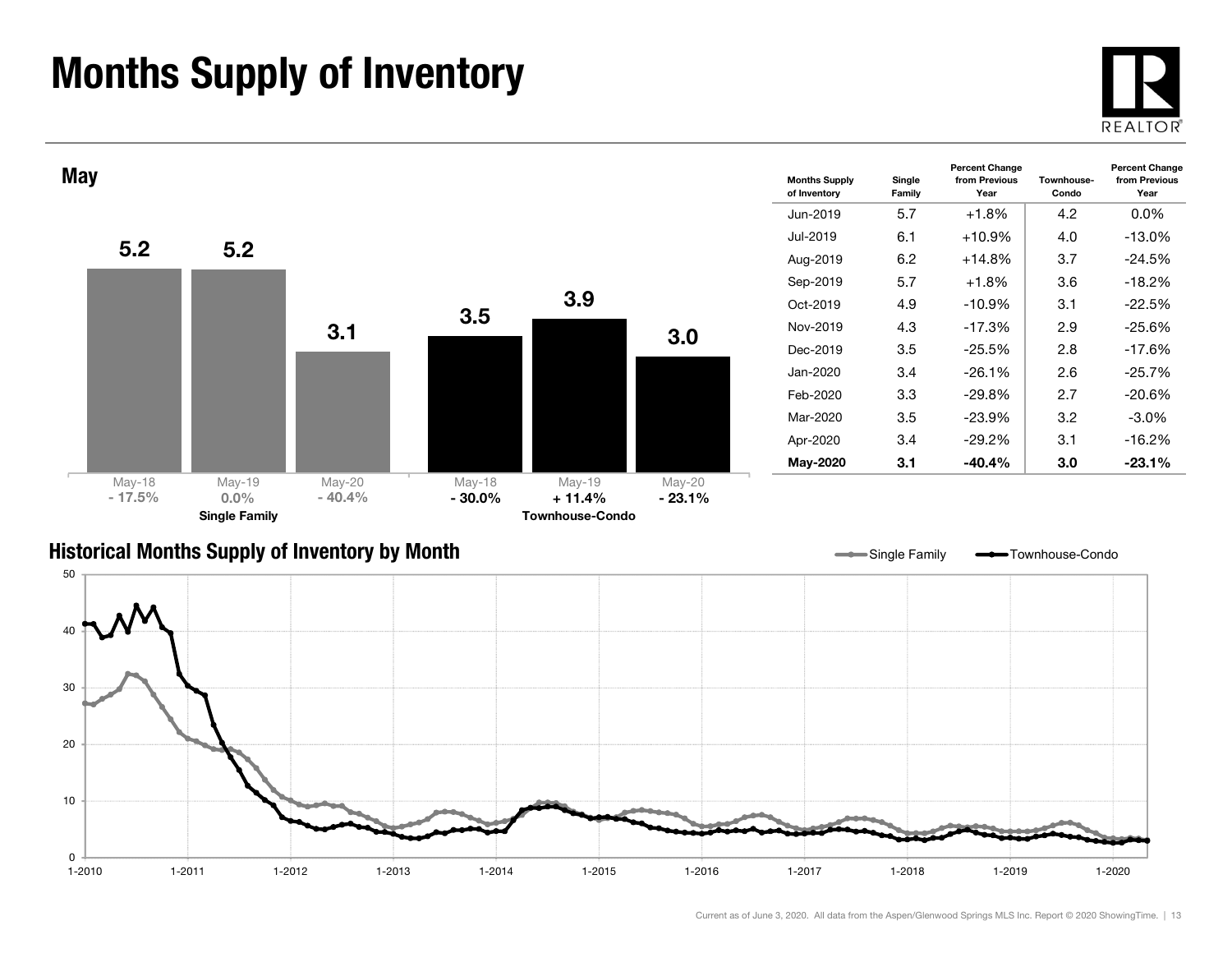### Total Market Overview

Key metrics by report Month and for year-to-date (YTD) starting from the first of the year.



| <b>Key Metrics</b>                 | <b>Historical Sparkbars</b>                                        | $5 - 2019$ | 5-2020    | Percent Change |           | <b>YTD 2019 YTD 2020</b> | Percent Change |
|------------------------------------|--------------------------------------------------------------------|------------|-----------|----------------|-----------|--------------------------|----------------|
| <b>New Listings</b>                | 2-2019<br>10-2019<br>2-2020<br>6-2018<br>10-2018<br>6-2019         | 189        | 128       | $-32.3%$       | 667       | 521                      | $-21.9%$       |
| <b>Pending Sales</b>               | 6-2018<br>10-2018<br>2-2019<br>10-2019<br>2-2020<br>6-2019         | 123        | 137       | $+11.4%$       | 503       | 430                      | $-14.5%$       |
| <b>Sold Listings</b>               | 2-2019<br>6-2018<br>10-2018<br>6-2019<br>10-2019<br>$2 - 2020$     | 131        | 67        | $-48.9%$       | 417       | 350                      | $-16.1%$       |
| <b>Median Sales Price</b>          | 6-2018<br>2-2019<br>10-2018<br>$2 - 2020$<br>6-2019<br>10-2019     | \$384,900  | \$412,750 | $+7.2%$        | \$367,000 | \$411,000                | $+12.0%$       |
| <b>Avg. Sales Price</b>            | 6-2018<br>10-2018<br>2-2019<br>6-2019<br>10-2019<br>2-2020         | \$481,473  | \$510,833 | $+6.1%$        | \$456,670 | \$509,679                | $+11.6%$       |
| <b>Pct. of List Price Received</b> | 6-2018<br>$2 - 2019$<br>10-2018<br>6-2019<br>10-2019               | 98.4%      | 97.7%     | $-0.7%$        | 98.0%     | 97.7%                    | $-0.3%$        |
| <b>Days on Market</b>              | 10-2019<br>6-2018<br>10-2018<br>2-2019<br>6-2019<br>2-2020         | 78         | 91        | $+16.7%$       | 85        | 86                       | $+1.2%$        |
| <b>Affordability Index</b>         | 10-2018<br>6-2018<br>$2 - 2019$<br>6-2019<br>$2 - 2020$<br>10-2019 | 91         | 93        | $+2.2%$        | 96        | 93                       | $-3.1%$        |
| <b>Active Listings</b>             | 2-2020<br>6-2018<br>10-2018<br>2-2019<br>10-2019<br>6-2019         | 468        | 282       | $-39.7%$       |           |                          |                |
| <b>Months Supply</b>               | 2-2020<br>6-2018<br>2-2019<br>6-2019<br>10-2019<br>10-2018         | 4.9        | 3.1       | $-36.7%$       |           |                          |                |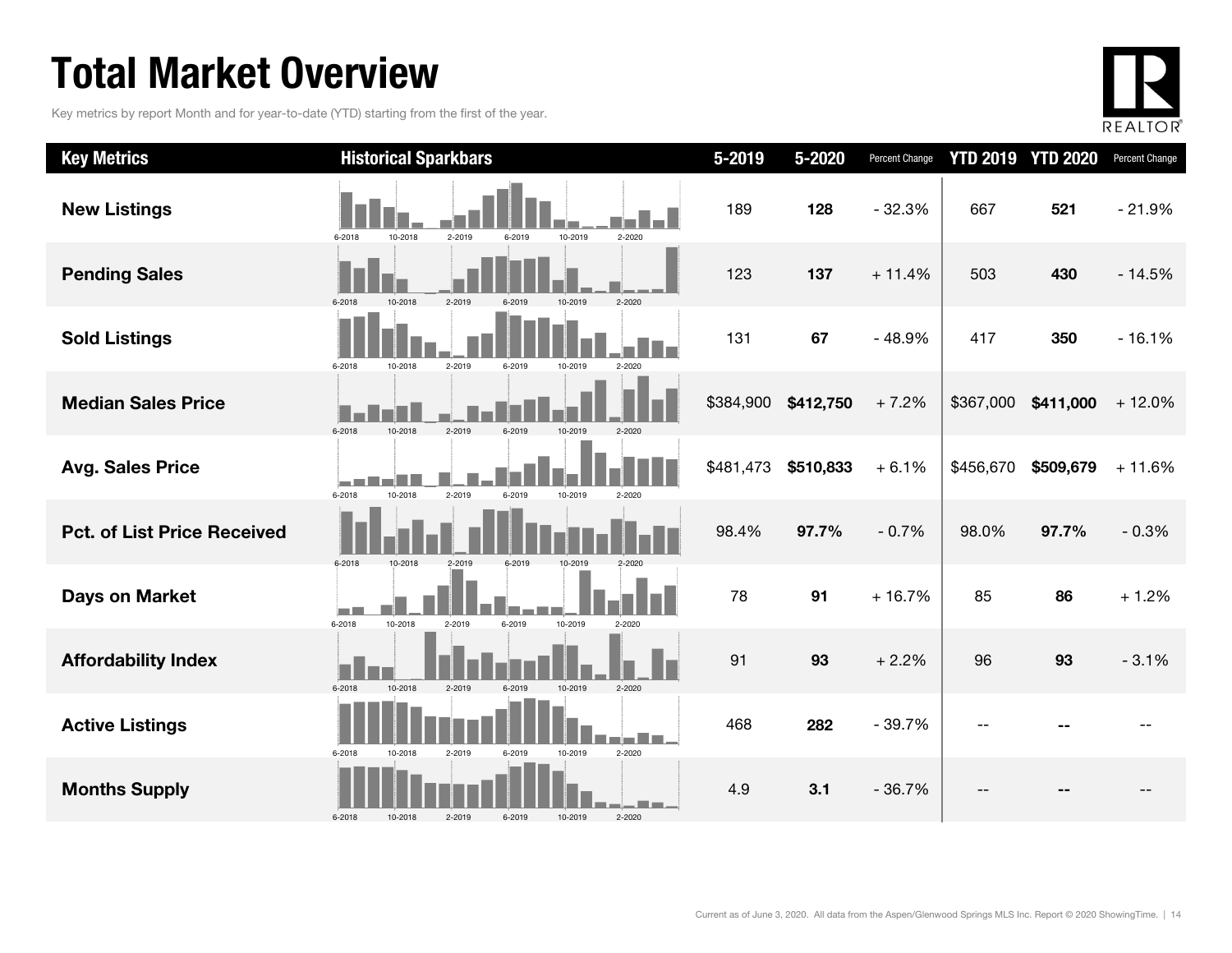

Actual sales that have closed in a given month.



|                                                                                   | By Price Range – All Properties – Rolling 12 Months<br>$5 - 2020$<br>$-5 - 2019$ |                  |                  |          |                  |                  |                     |                  |                   |              |           |          | <b>By Property Type</b> |               |                          | ■5-2020<br>5-2019 |                |                   |
|-----------------------------------------------------------------------------------|----------------------------------------------------------------------------------|------------------|------------------|----------|------------------|------------------|---------------------|------------------|-------------------|--------------|-----------|----------|-------------------------|---------------|--------------------------|-------------------|----------------|-------------------|
| 513<br>408<br>315                                                                 | 522                                                                              | 192<br>179       | 33               | 62       | 18<br>8          |                  | $\overline{2}$<br>4 | 5                | 0<br>0            |              | 0         |          | 843                     | 786           | 314                      | 319               | 1,157          | 1,105             |
| $-22.8%$<br>$+1.8%$                                                               |                                                                                  | $-6.8%$          | $+87.9%$         |          | $+125.0\%$       | $+300.0%$        |                     | $+150.0\%$       |                   |              |           |          | $-6.8%$                 |               | $+1.6%$                  |                   | $-4.5%$        |                   |
| $<$ \$300K<br>\$300K to \$599K                                                    |                                                                                  | \$600K to \$999K | \$1.0M to \$1.5M |          | \$1.5M to \$2.0M | \$2.0M to \$2.5M |                     | \$2.5M to \$5.0M | \$5.0M to \$10.0M |              | $$10.0M+$ |          | Singe Family            |               | Townhouse-Condo          |                   | All Properties |                   |
| <b>Rolling 12 Months</b><br><b>Compared to Prior Month</b><br><b>Year to Date</b> |                                                                                  |                  |                  |          |                  |                  |                     |                  |                   |              |           |          |                         |               |                          |                   |                |                   |
|                                                                                   |                                                                                  | Single Family    |                  |          | Condo            |                  |                     | Single Family    |                   |              | Condo     |          |                         | Single Family |                          |                   | Condo          |                   |
| <b>By Price Range</b>                                                             | 5-2019                                                                           | 5-2020           | Change           | 5-2019   | 5-2020           | Change           | 4-2020              | 5-2020           | Change            | 4-2020       | 5-2020    | Change   | 5-2019                  | 5-2020        | Change                   | 5-2019            | 5-2020         | Change            |
| \$299,999 and Below                                                               | 230                                                                              | 165              | $-28.3%$         | 178      | 150              | - 15.7%          | 16                  | 13               | - 18.8%           | 9            | 10        | $+11.1%$ | 73                      | 56            | $-23.3%$                 | 65                | 44             | $-32.3%$          |
| \$300,000 to \$599,999                                                            | 397                                                                              | 383              | $-3.5%$          | 116      | 139              | $+19.8%$         | 29                  | 19               | $-34.5%$          |              | 6         | $+20.0%$ | 137                     | 116           | $-15.3%$                 | 55                | 38             | $-30.9%$          |
| \$600,000 to \$999,999                                                            | 173                                                                              | 157              | $-9.2%$          | 19       | 22               | $+15.8%$         |                     | 10               | $-9.1%$           |              |           | $- -$    | 64                      | 57            | $-10.9%$                 | 6                 |                | + 16.7%           |
| \$1,000,000 to \$1,499,999                                                        | 32                                                                               | 54               | $+68.8%$         |          | 8                | $+700.0\%$       |                     |                  | 0.0%              | <sup>0</sup> |           | $- -$    | 12                      | 23            | $+91.7%$                 |                   | 2              | +100.0%           |
| \$1,500,00 to \$1,999,999                                                         | 8                                                                                | 18               | + 125.0%         | $\Omega$ |                  | $- -$            |                     |                  | $-50.0%$          |              |           | $- -$    |                         | 6             | $+200.0%$                | O                 |                | $\qquad \qquad -$ |
| \$2,000,000 to \$2,499,999                                                        |                                                                                  | 4                | $+300.0\%$       |          |                  | $- -$            |                     |                  | $\sim$ $\sim$     |              |           | $- -$    |                         | 0             | $\overline{\phantom{m}}$ |                   |                | $- -$             |
| \$2,500,000 to \$4,999,999                                                        |                                                                                  | 5                | $+150.0\%$       |          |                  | $- -$            |                     |                  | $-100.0%$         |              |           | $- -$    |                         |               | $-50.0%$                 |                   |                | --                |
| \$5,000,000 to \$9,999,999                                                        |                                                                                  | 0                | $- -$            |          |                  | $- -$            |                     |                  | $\sim$ $\sim$     |              |           | $- -$    |                         | 0             | $\sim$ $\sim$            |                   |                |                   |

\$10,000,000 and Above 0 0 -- 0 0 -- 0 0 -- 0 0 -- 0 0 -- 0 0 -- All Price Ranges 843 786 - 6.8% 314 319 + 1.6% 64 48 - 25.0% 14 19 + 35.7% 290 259 - 10.7% 127 91 - 28.3%

#### Inventory of Active Listings

A measure of the number of homes available for sale at a given time.



|                            |        |               |           | Year over Year |        |                          | <b>Compared to Prior Month</b> |               |           |        |        |                   |                                       | <b>Year to Date</b>                   |  |  |
|----------------------------|--------|---------------|-----------|----------------|--------|--------------------------|--------------------------------|---------------|-----------|--------|--------|-------------------|---------------------------------------|---------------------------------------|--|--|
|                            |        | Single Family |           |                | Condo  |                          |                                | Single Family |           |        | Condo  |                   | Single Family                         | Condo                                 |  |  |
| <b>By Price Range</b>      | 5-2019 | 5-2020        | Change    | 5-2019         | 5-2020 | Change                   | 4-2020                         | 5-2020        | Change    | 4-2020 | 5-2020 | Change            |                                       |                                       |  |  |
| \$299,999 and Below        | 30     | 15            | $-50.0\%$ | 39             | 27     | $-30.8%$                 | 23                             | 15            | $-34.8%$  | 33     | 27     | $-18.2%$          |                                       | There are no year-to-date figures for |  |  |
| \$300,000 to \$599.999     | 107    | 70            | $-34.6%$  | 42             | 28     | $-33.3%$                 | 77                             | 70            | $-9.1%$   | 27     | 28     | $+3.7%$           |                                       | inventory because it is simply a      |  |  |
| \$600,000 to \$999,999     | 104    | 52            | $-50.0\%$ | 16             | 17     | $+6.3%$                  | 62                             | 52            | $-16.1%$  | 19     | 17     | $-10.5%$          | snapshot frozen in time at the end of |                                       |  |  |
| \$1,000,000 to \$1,499,999 | 48     | 19            | - 60.4%   |                |        | $+50.0%$                 | 23                             | 19            | - 17.4%   |        |        | $-14.3%$          |                                       | each month. It does not add up over a |  |  |
| \$1,500,00 to \$1,999,999  | 43     | 27            | $-37.2%$  |                |        | $-100.0\%$               | 30                             | 27            | $-10.0\%$ | 0      |        | $- -$             |                                       | period of months.                     |  |  |
| \$2,000,000 to \$2,499,999 |        |               | $-20.0\%$ |                |        | $0.0\%$                  |                                | $\Delta$      | $+33.3%$  |        |        | 0.0%              |                                       |                                       |  |  |
| \$2,500,000 to \$4,999,999 | 22     | 11            | $-50.0\%$ |                |        | $\overline{\phantom{a}}$ |                                |               | $+10.0\%$ | 0      |        | $\qquad \qquad -$ |                                       |                                       |  |  |
| \$5,000,000 to \$9,999,999 | 6      |               | $-16.7%$  |                |        | $- -$                    |                                | 5             | $0.0\%$   | 0      |        | $- -$             |                                       |                                       |  |  |
| \$10,000,000 and Above     |        |               | $- -$     |                |        | $- -$                    |                                | 0             | $- -$     | O      |        | $- -$             |                                       |                                       |  |  |
| <b>All Price Ranges</b>    | 365    | 203           | $-44.4%$  | 103            | 79     | $-23.3%$                 | 233                            | 203           | $-12.9%$  | 87     | 79     | $-9.2%$           |                                       |                                       |  |  |